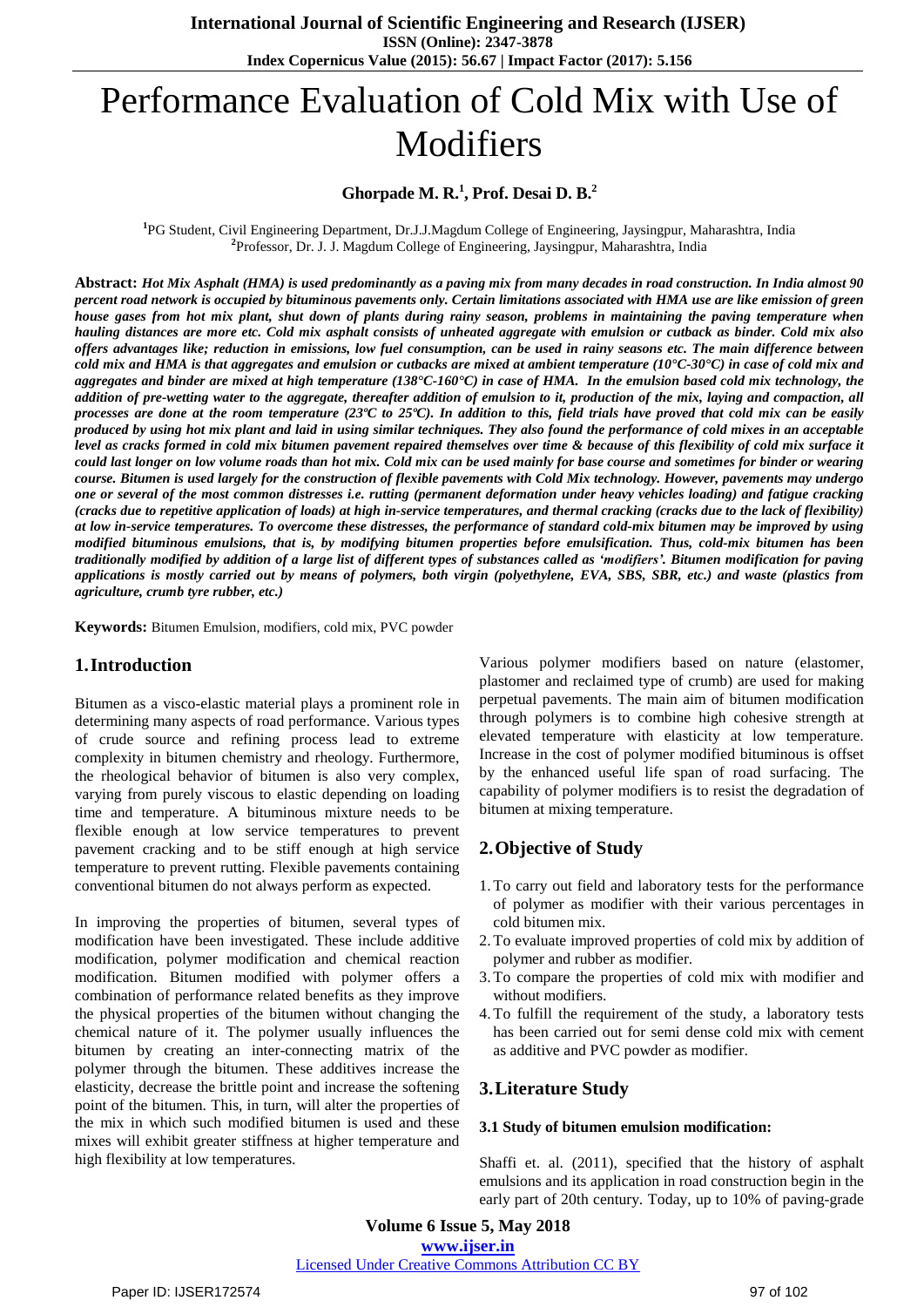asphalt is used in emulsified form compare to unmodified asphalt emulsion or hot applied polymer modified asphalt, polymer modified asphalt emulsion have several advantages. Emulsifying of polymer modified asphalt leads to a dried binder film that is more homogeneous and has a better polymer distribution which can improve the binder properties, particularly the ability of the binder to develop consistent cohesion strength and to have a better stone retention.

Forbes et. al. (2001) found that emulsifying of polymer modified asphalt show a good compatibility of polymer network distribution within asphalt compare to polymer modified asphalt. Polymer modified asphalt show incompatibility as the polymer has coalesced into localized agglomerations. The compatibility of the polymer within asphalt is important for optimum performance.

Overall, the use of polymer modified technology has been proven that it can improve the physical properties, performance, and durability of asphalt emulsion. For example, the used of polymer can improve the temperature susceptibility and rutting performance of cold mix. Certain polymer can be added at higher dosage level in asphalt emulsion compared to hot modified asphalt which means the improvement of polymer modified asphalt emulsion is better than hot polymer modified asphalt. The method to add polymer is depends on the physical properties of the polymer. Normally, the pre-blended method will be used for solid polymer and post-blended method will be used for liquid polymer. Even though the pre-blended method is proven to produce a fine polymer network within asphalt emulsion, some researchers suggested that post blended method should be used for liquid polymer to produce polymer modified asphalt emulsion to reduce the energy used and minimize the effect of heat to the polymer that might be can alter or damage the polymer.

## **3.2 Micro structure of Polymer Modified Bitumen Emulsion:**

Forbes et. al. (2001) studied Micro structure of polymer modified bitumen emulsion. The bitumen used in this study was 180/200-penetration bitumen refined from Middle Eastern crude. A latex elastomer polymer was used to modify the bitumen at a concentration of 3% solids by weight of bitumen. Four emulsions consisting of bitumen, water, polymer and emulsifier were prepared using a Charlotte G-3 colloid mill operating under atmospheric pressure. The polymer was added by four different methods: (1) preblending the polymer into the bitumen at 180°C for 1 hour before emulsifying; (2)co-milling the latex polymer through the mill with the bitumen and emulsifier solution phases; (3)adding the latex polymer into the emulsifier and water solution; (4) post-adding the latex polymer to the prepared emulsion. A quaternary ammonium slow set cationic emulsifier was used to stabilize the bitumen droplets. The solids content of the emulsions was 62%.

From the study, it can be concluded that, Cationic bitumen emulsion binders containing polymer latex were investigated using confocal laser scanning microscopy, which proved to be a useful technique for this application. The emulsion binder

films were studied after evaporation of the emulsion aqueous phase. It is shown how the structure and distribution of the polymer varies within the bitumen binder depending on latex addition method, and that the structure of the binder remains intact when exposed to elevated temperature. It is also shown how the polymer elongates under stress to improve the bitumen binder resistance to deformation which allows increasing strength of mix.

It was found that the polymer dispersion within a mono phase emulsion binder (polymer is blended into the bitumen before the emulsifying process) is distinctly fine throughout the bitumen. However, the bi-phase emulsion binders (produced by either post adding the latex to the bitumen emulsion, adding the latex into the emulsifier solution phase before processing or co-milling the latex with the bitumen, water and emulsifier) resulted in a network formation of bitumen particles surrounded by a continuous polymer film. This difference in polymer dispersion and binder structure requires further investigation to determine if there is a significant effect on binder performance. The results in this study show that emulsified binders appear to have a more homogeneous distribution of polymer compared to hot polymer-modified binders, and therefore have greater potential for consistent binder cohesion strength, stone retention and consequently improved pavement performance & ultimately enhance the properties of bituminous mix.

#### **3.3 Cold Mix Bitumen:**

IRC: SP: 100, (2014) specified the performance requirements of cold mix. A cold mix is defined as a mixture of bitumen emulsion and aggregate that is mixed together at ambient temperature. The cold mix should be designed to meet the performance requirements which include workability, coating, strength development, and other applicable targets. The important elements for design of cold mix are, a) Coating: The emulsion should have ability to coat the aggregate without balling of fines. b) Workability: The mixture must maintain its workability during production, laying etc. c) Runoff: The design should ensure that emulsion run-off from mixture will not occur. d) Aggregate quality: The sand equivalent value test shall be carried out to ensure that clay content is not in excess. e) Bitumen content: The amount of residual bitumen required in the mix is determined based on the surface area of the aggregate. f) Moisture susceptibility: For moisture susceptibility of the mix to intrusion of water, boiling or immersion tests may be used. g) Strength: It can be determined using Marshall Stability Test.

The different types of cold mixes which may be used for construction and maintenance of roads are: A) Cold Mix Bituminous Macadam: It shall involve construction of one or more courses of compacted mixture prepared with bitumen emulsion and mineral aggregate, laid immediately after mixing to required grade and camber using appropriate machinery and used for construction of bituminous base course and for strengthening of flexible pavements. B)Cold Mixed Semi Dense Bituminous Concrete: It is a continuously graded mix, which can be used as binder course or wearing course in a flexible pavement & shall consist of coarse aggregate, fine aggregate and filler in suitable proportion

**Volume 6 Issue 5, May 2018 [www.ijser.in](file:///G:\www.ijser.in\Documents\www.ijser.in)** [Licensed Under Creative Commons Attribution CC BY](http://creativecommons.org/licenses/by/4.0/)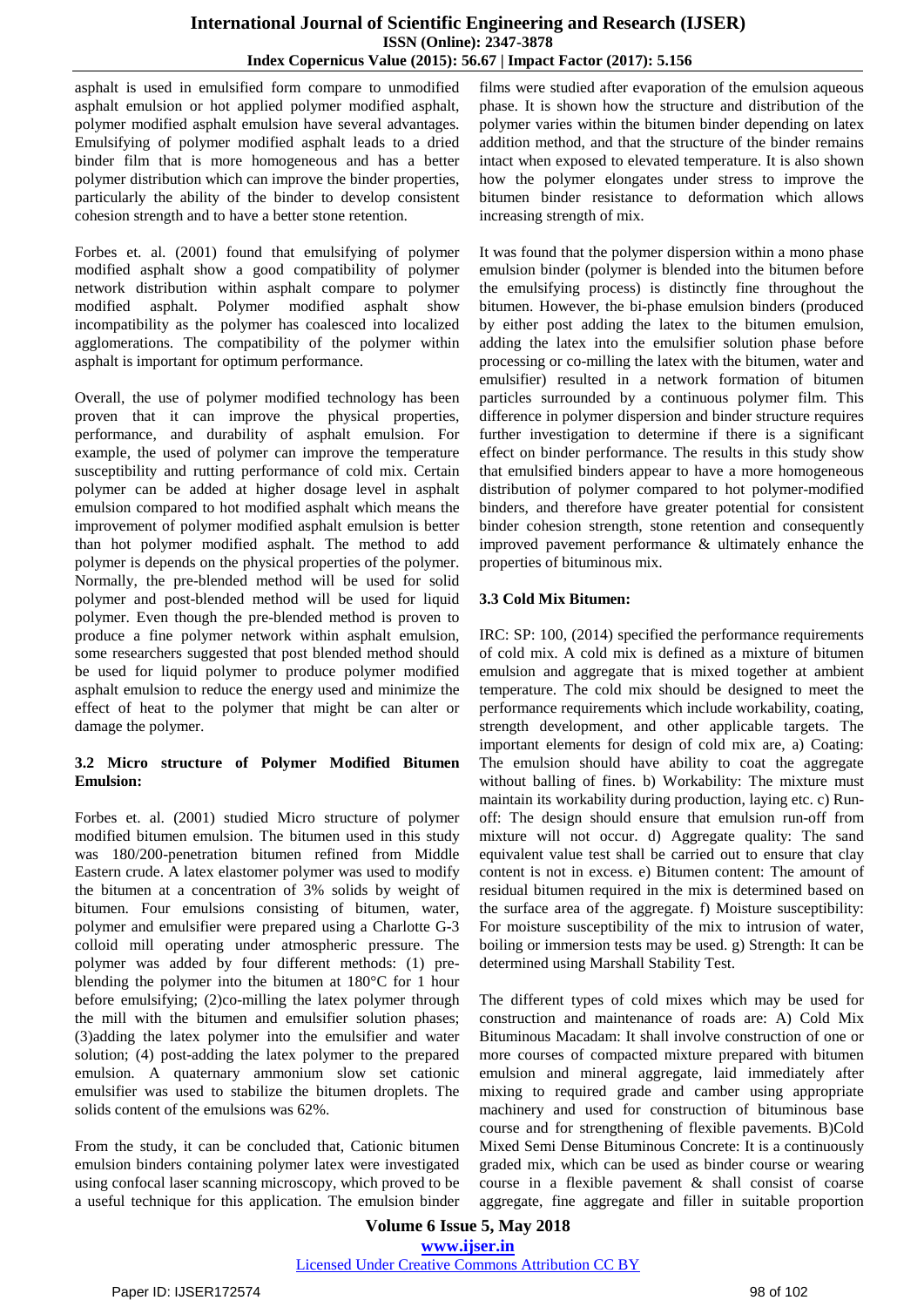mixed with sufficient quantity of mixing water and cationic bitumen emulsion. The optimum bitumen emulsion content shall be arrived at by Marshall method of mix design worked out in the laboratory and by using SS-2 grade of cationic bitumen emulsion. C)Bituminous Cold Mixes (Including Gravel Emulsion): This includes providing cold mix consisting of mixture of unheated mineral aggregate and bitumen emulsion, laid in a single layer of 25-75 mm.

#### **3.3.2 Mix Design Procedure for Cold Mix Asphalt (CMA):**

Mix design for CMA from most of methods is mainly composed of determining the following items: charge compatibility of emulsion-aggregate system (coating), optimum moisture content at compaction, optimum residual bitumen content and structure performance. It is necessary to examine coating as part of the materials selection process to prevent moisture damage as discussed previously. Current research suggests a minimum threshold of 90% coating for surface courses. Results of trial compactions found that both moisture content and residual bitumen content have significant effects on density, rate of curing and performance.

The mix design procedure for CMA commonly consists of several steps including: coating evaluation, mixing and compaction, curing, volumetric analysis and performance testing. In these procedures optimum emulsion content is determined through volumetric analysis or based on mixture performance test results.

#### **3.4 Benefits of Cold mix process:**

J. Keith Davidson et. al., (2012) have described the benefits of using cold mix processes are as follows: production facility, placement operation, products available, engineering properties and energy efficiencies. The production facilities to manufacture these processes have high production. These plants are self-contained, extremely mobile and can be set up rapidly. The mixes can be placed many different ways. A selfpropelled travel plant (Midland Mix-paver) can be used or the mix can be placed using a grader. The use of conventional hot mix spreaders is very common. For many of the processes the compaction does not have to be done right away.

The various types of cold mixes can be manufactured using many different types of bitumen emulsions. The emulsion can be tailor-made for a specific material or situation. Each job is unique and pre-engineering is required. The mixes can be used for a specific engineering property. The OGEM is an excellent mix to use where the subgrade is not in the best of condition. Because of its unique self-healing property and capability to withstand high deflections the OGEM is ideally suited.

The cold mix process is very energy efficient. The amount of energy to produce the mix is very low compared to the other road construction processes. There are no concerns about smog days where hot mix production is not allowed. There is typically less fugitive dust present in the air because the aggregate does not have to be dried and the damp aggregate encapsulates all the dust particles.

# **4.Experimental study of modified Cold Mix**

In the study, semi dense graded cold mixes were prepared. Selection of materials and aggregate gradations was as per IRC specifications. Bitumen emulsion of SS2 grade was used & tested as per specifications. PVC powder was used as modifiers. For compaction of cold mixes, Marshall compaction method is followed. For semi dense graded cold mixes (SDCM), mixes are designed as unmodified as well as modified mixes.

The overall methodology of experimental program is described as follows.

- 1) Preparation of test samples
- 2) Testing program
- 3) Comparison of results of all cases
- 4) Conclusion

The experimental study was carried out in 2 phases:

1) Preparation of semi dense graded cold mix with cement but without modifier,

2) Preparation of semi dense graded cold mix with cement and PVC powder as modifier.

#### . **4.1 Material:**

In this study 7 to 9 percent of bitumen emulsion is used with 2% of cement as an additive & appropriate percentage of modifiers i.e. Polyvinyl chloride (PVC) powder.

**1) Aggregates:** For preparation of semi dense graded cold mixes (SDBC), aggregate gradation were taken as per MoRTH (2001) and IRC:SP:79 (2008) specifications. Coarse Aggregate were collected from a local source at Taloja. Its specific gravity was found to be 2.73 as per IS: 2386 (Part-III) procedures. Standard test was conducted to determine some other physical properties.

Fine Aggregate consisted of stone crusher dusts were collected from a local crusher. Aggregates with fractions passing 4.75 mm and retained on 0.075 mm IS sieve were used as fine aggregates. Its specific gravity was found to be 2.60 as per IS: 2386 (Part-III) procedures.

**2) Filler:** stone crusher dusts were collected from local market. Specific gravity for stone crusher dusts 3.07 & Ordinary Portland cement 53 grade 2% by the total weight of aggregate.

**3) Binder:** Cationic slow setting (SS2) Bitumen emulsion collected from IWL (India) Ltd. to prepare the samples.

**4) Modifiers:** Modification of bitumen mix was carried out by adding Polyvinyl Chloride (PVC) purchased from V. K. Traders, Mumbai.

Polyvinyl Chloride having origins like- mineral water bottles, credit cards, toys, pipes and gutters, electrical fittings, furniture, folders and pens, medical disposables etc.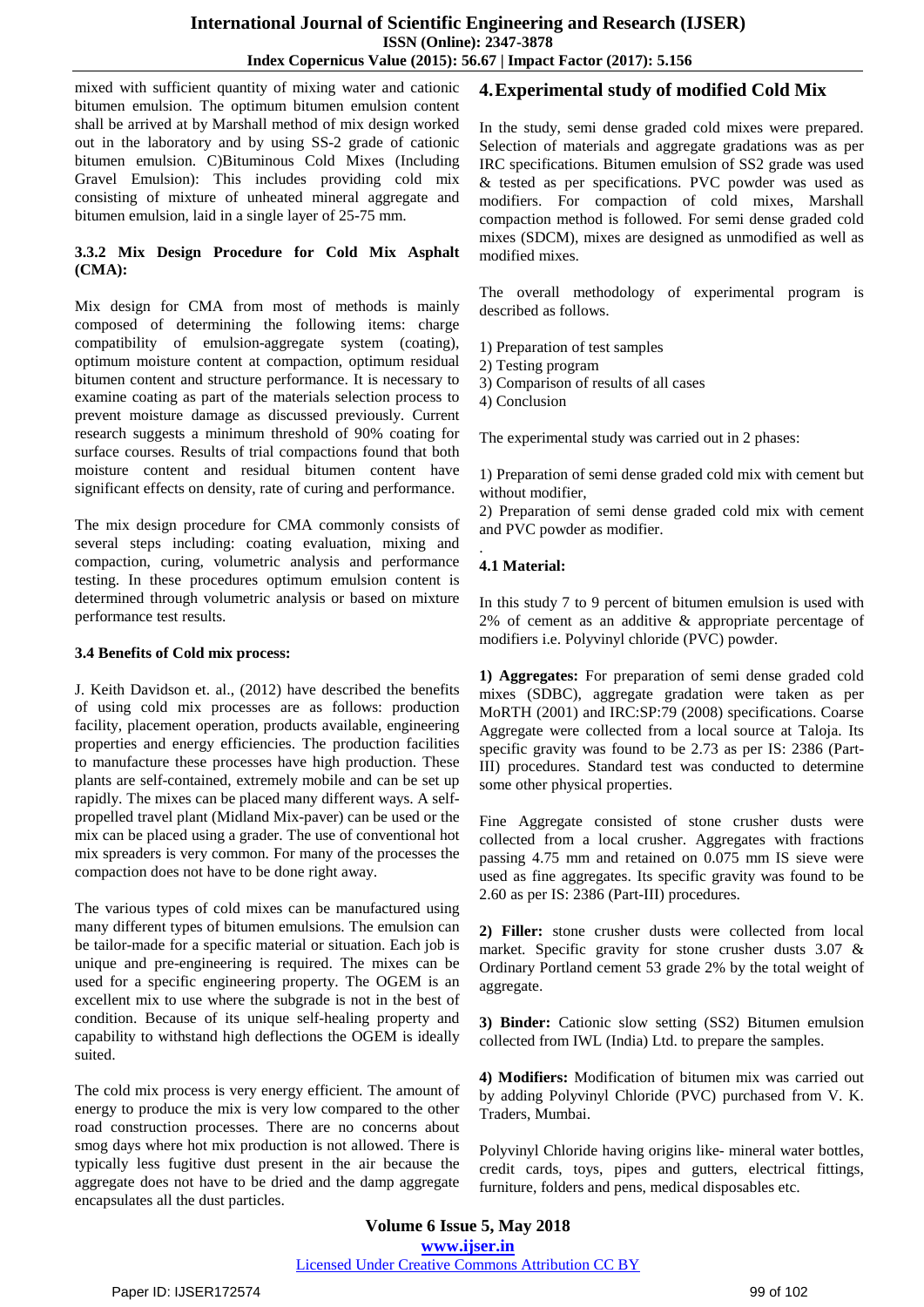

**Figure1:** PVC powder

#### **4.2 Procedure for preparation of cold mix sample:**

- 1.The dry aggregate was blended into 1200g batches by combining the different aggregate sizes to the desired gradation.
- 2.The aggregate was used cold (at room temperature)
- 3.The moisture content was added to the aggregate and mixed thoroughly. The mix was left for 10-15 minutes at room temperature before adding bitumen emulsion.
- 4.The bitumen emulsion with different percentage added to the wet aggregate and mixed thoroughly for about 2 minutes. The suitability of the mix and degree of coating was then evaluated.
- 5. After mixing the mixture was kept in oven at 40º C for 72 hours. At the end of 72 hours the specimen were taken out from the oven and poured into the cold pre oiled Marshall mould.
- 6.The compaction of the mixture was done by the Marshall Compaction hammer on each side of specimen 50 blows.
- 7.The prepared samples were extruded after 24 hours.

## **4.3 Marshall samples of Mix:**

Semi dense graded mixes are mixes in which the residual bitumen content is between 4% to 8% by the weight of the mix. The mix design involves trial and error method to achieve optimum emulsion and water content. After analysis of tests for various percentages of bitumen emulsion, optimum emulsion percentage can be determined.

Marshall test specimens in triplicate were prepared with different binder content (bitumen emulsion). Specified graded aggregates were blended to achieve standard dense graded bitumen mix. Graded aggregates were moistened with optimum water (3.0%) uniformly. Bitumen emulsion (7%) and cement (2%) were then added to wet aggregates and mixed for 2 minutes for uniform binder coating. The cold mix was aerated on a sieve for 3 hours. The cold mix was then transferred in to Marshallmould with filter paper on base plate and compacted with 50 blows of Marshall hammer on both faces.

Similarly, Marshall specimens were prepared with optimum water content and other bitumen emulsion contents (8% and 9%). Marshall specimens were extracted from the mould after 24 hours. Specimens were then cured in air oven at 40°C for 72 hours. Marshall specimens were then subjected to different

tests such as bulk density, stability and flow value. Marshall stability and flow value were determined in dry state at 25°C. Different properties of mixes were determined and other parameters like void content, voids filled by binder were calculated.

By keeping the aggregate gradation, optimum water content & optimum bitumen content constant, Marshall specimens were prepared with addition of Polyvinyl Chloride (PVC) (4%, 4.5%, 5% 5.5%, 6%) in mix following the same procedure.

#### **4.4 Marshall Test:**

It uses standard specimens 63.5mm in height and 101 mm in diameter. The test specimens are prepared on standard Marshall mould by compaction, by giving 50/75 blows on both side of specimen using standard test hammer, for pavements design for medium/heavy trafficked pavement respectively. In the Marshall test method of mix design three compacted samples are prepared for each binder content. At least four binder contents are to be tested to get the optimum binder content. In present study, we have adopted binder content as 7% to 9% of weight of mix. All the compacted specimens are subject to the following tests: bulk density determination, stability and flow test and density and voids analysis. The bulk density of the sample is usually determined by weighting the sample in air and in water.

In conducting the stability test, the specimen is immersed in a bath of water at a temperature of 60°C for a period of 30 minutes. It is then placed in the Marshall stability testing machine and loaded at a constant rate of deformation of 5 mm per minute until failure. The total maximum in kN (that causes failure of the specimen) is taken as Marshall Stability. Flow Value is the amount of deformation in units of 0.25 mm that occurs at maximum load is recorded as Flow Value.

#### **4.5 Indirect Tensile Strength Test:**

Indirect tensile test is used to determine the indirect tensile strength (ITS) of bituminous mixes. In this test, a compressive load is applied on a cylindrical specimen (Marshall Sample) along a vertical diametrical plane through two curved strips which radius of curvature is same as that of the specimen. A uniform tensile stress is developed perpendicular to the direction of applied load and along the same vertical plane causing the specimen to fail by splitting. This test is also otherwise known as splitting test. This test can be carried out both under static and dynamic (repeated) conditions. The static test provides information about the tensile strength, modulus of elasticity and Poisson's ratio of bituminous mixes. The static indirect tensile strength test has been used to evaluate the effect of moisture on bituminous mixtures.

Static indirect tensile strength test was conducted using the Marshall test apparatus with a deformation rate of 50 mm per minute. A compressive load was applied along the vertical diametrical plane and a proving ring was used to measure the load. A perspex water bath  $(270 \text{mm} \times 250 \text{mm} \times 195 \text{mm})$  was prepared and used to maintain constant testing temperature.

**Volume 6 Issue 5, May 2018 [www.ijser.in](file:///G:\www.ijser.in\Documents\www.ijser.in)** [Licensed Under Creative Commons Attribution CC BY](http://creativecommons.org/licenses/by/4.0/)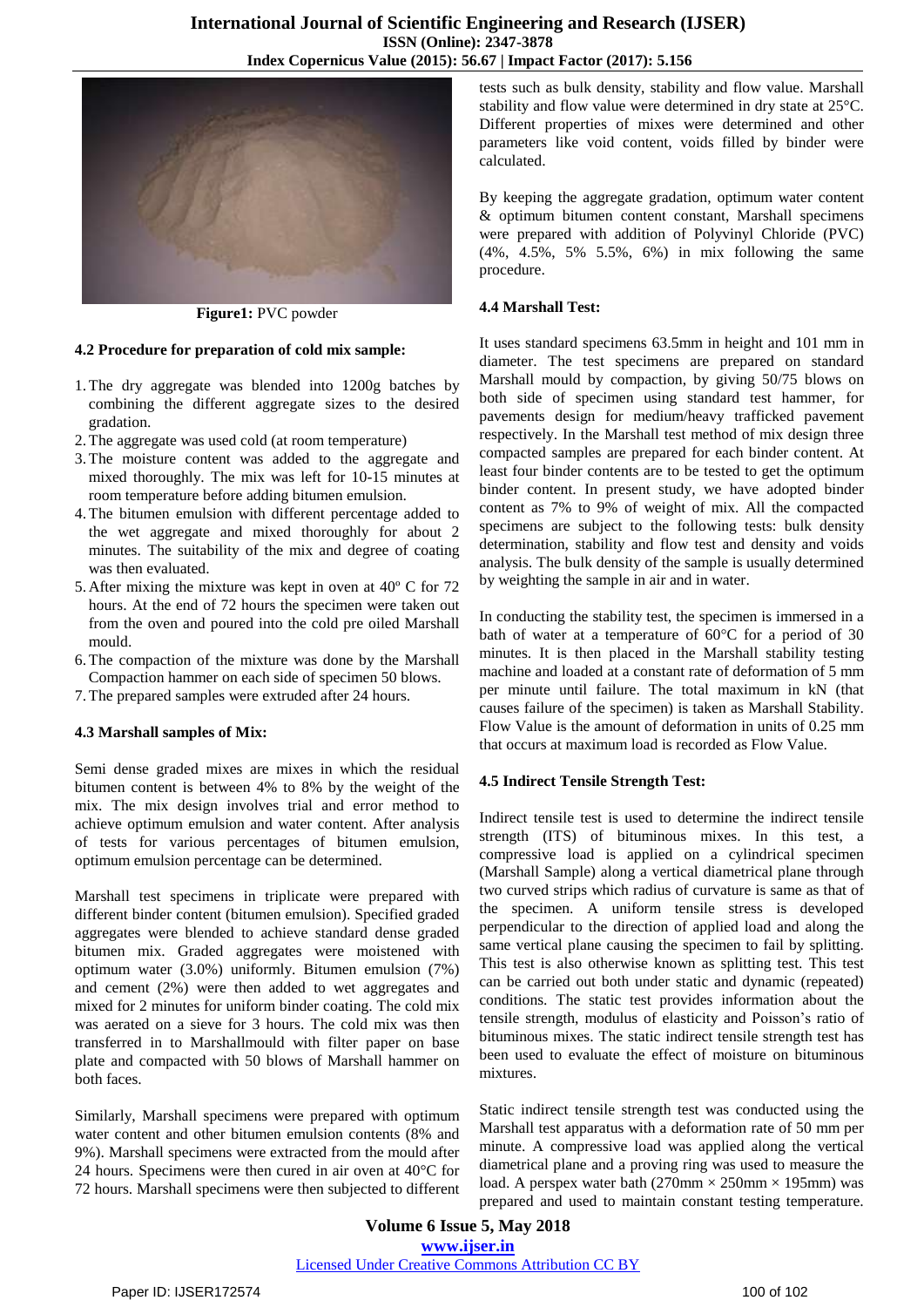Two loading strips,  $(75 \text{mm} \times 13 \text{mm} \times 13 \text{mm})$ , made up of stainless steel were used to transfer the applied load to the specimen. The inside diameter of the strip was same as that of a Marshall sample (101 mm).

The sample was kept in the water bath maintained at the required temperature for minimum 30 minutes before test. The perspex water bath maintained at the same test temperature was placed on the bottom plate of the Marshall apparatus. The sample was then kept inside the perspex water bath within the two loading strips. Care was taken to place the sample centrally along its vertical diametrical plane. A loading rate of 50 mm/minute was adopted.

#### **4.6 Performance evaluation of semi dense graded cold mix (SDCM) with 2% cement:**

Samples were prepared for optimum water content (3.0%) for prewetting of aggregates, binder content (7%, 8%, 9%), cement as additive (2%) with coating test & stability results.

The properties that are of interest include the theoretical specific gravity (Gt), the bulk specific gravity of the mix (Gm), air voids % (Vv), volume of bitumen % (Vb), void in mixed aggregate % (VMA) and voids filled with bitumen % (VFB).

## **4.6.1 Evaluation of SDCM with 2% cement:**

The test results of samples which were produced by Marshall compaction as per the adopted design procedure are shown below in Table 4.1

**Table 4.1:** Compositions of Semi Dense Graded Cold Mix with cement 2%

|                                         | Bitumen content |       |       |  |
|-----------------------------------------|-----------------|-------|-------|--|
| Properties                              | 7%              | 8%    | 9%    |  |
| Bitumen residue, %                      | 4.41            | 5.04  | 5.67  |  |
| Bulk density, g/cc                      | 2.40            | 2.39  | 2.37  |  |
| Volume of aggregate, %                  | 79.85           | 79.81 | 79.10 |  |
| Volume of binder, %                     | 6.74            | 7.71  | 8.42  |  |
| Air Voids, %                            | 5.20            | 4.79  | 3.89  |  |
| Voids in mineral aggregate(<br>VMA), %  | 14.2            | 15.1  | 14.8  |  |
| Voids filled with binder (VFB),<br>$\%$ | 76.65           | 79.92 | 81.89 |  |
| Stability, kg at $25^{\circ}$ C         | 422             | 476   | 391   |  |
| Flow value, mm                          | 4.96            | 5.32  | 5.68  |  |
| Indirect Tensile Strength (kPa)         | 540             | 553   | 535   |  |

As per test results properties of semi dense cold mix with cement as additive can be summarized as:

- a. Effect on Marshall Value: Maximum Marshall Satiability Load of 476 kg has been obtained from the Marshall test done for the SDCM with a cold mix content of 8%.
- b.Effect on Density: The value of Maximum Density Obtained with 7% cold mix content is 2.42 gm/cc.
- c. Effect on Air Voids: At cold mix content of 7% the value of minimum air void content is obtained is 4.96%.

d. Optimum binder content: The optimum binder content is the average of Maximum Marshall Stability load, maximum density, and minimum air voids at cold mix content i.e. 7.33%.

#### **4.7 Performance evaluation of semi dense graded cold mix (SDCM) with cement & PVC powder:**

Various samples were prepared considering optimum water content (3.0%) for pre wetting of aggregates, optimum binder content (7.33%), cement as additive (2%) & PVC powder (4%, 4.5%, 5.0%, 5.5%, 6%) with coating test & stability results.

#### **4.7.1 Evaluation of SDCM with 2% cement & PVC powder:**

The test results of samples which were produced by optimum water content (3.0%) for prewetting of aggregates, optimum binder content (7.33%), cement as additive (2%) & PVC powder (4%, 4.5%, 55, 5.5%, 6%)Marshall compaction as per the adopted design procedure are shown in Table 4.2

| Table 4.2: Compositions of SDCM with cement 2% & PVC |         |  |  |
|------------------------------------------------------|---------|--|--|
|                                                      | normdor |  |  |

| powder                                  |            |       |       |  |  |
|-----------------------------------------|------------|-------|-------|--|--|
|                                         | PVC powder |       |       |  |  |
| Properties                              | 4%         | 5%    | 6%    |  |  |
| Bulk density, g/cc                      | 2.22       | 2.29  | 2.36  |  |  |
| Volume of aggregate, %                  | 79.82      | 79.75 | 79.71 |  |  |
| Volume of binder, %                     | 6.35       | 6.85  | 7.32  |  |  |
| Air Voids, %                            | 3.96       | 3.70  | 3.21  |  |  |
| Voids in mineral aggregate(<br>VMA), %  | 13.86      | 14.86 | 14.20 |  |  |
| Voids filled with binder (VFB),<br>$\%$ | 77.80      | 78.32 | 80.12 |  |  |
| Stability, kg at $25^{\circ}$ C         | 562        | 590   | 553   |  |  |
| Flow value, mm                          | 5.21       | 5.86  | 5.68  |  |  |
| Indirect Tensile Strength (kPa)         | 598        | 621   | 535   |  |  |

As per test results properties of semi dense cold mix with cement as additive can be summarized as:

- a. Effect on Marshall Value: Maximum Marshall Satiability Load of 590 kg has been obtained from the Marshall test done for the semi dense cold mix having optimum bitumen content of 7.33%, & PVC content of 5%.
- b.Effect on Density: The value of Maximum Density Obtained with 7.33% cold mix content & PVC content of 6% is 2.36 gm/cc
- c. Effect on Air Voids: At cold mix having 6% PVC content value of minimum air void content is obtained is 3.21%.

## **4.8 Comparison of SDCM with cement and PVC powder:**

As per evaluation of test result, property comparison between cold mix with cement as additive and cold mix with cement as additive and Polyvinyl chloride (PVC) powder as modifiers, stability and strength is increased @ 20% by use of PVC as modifier. The property comparison can be summarized as per table 4.3